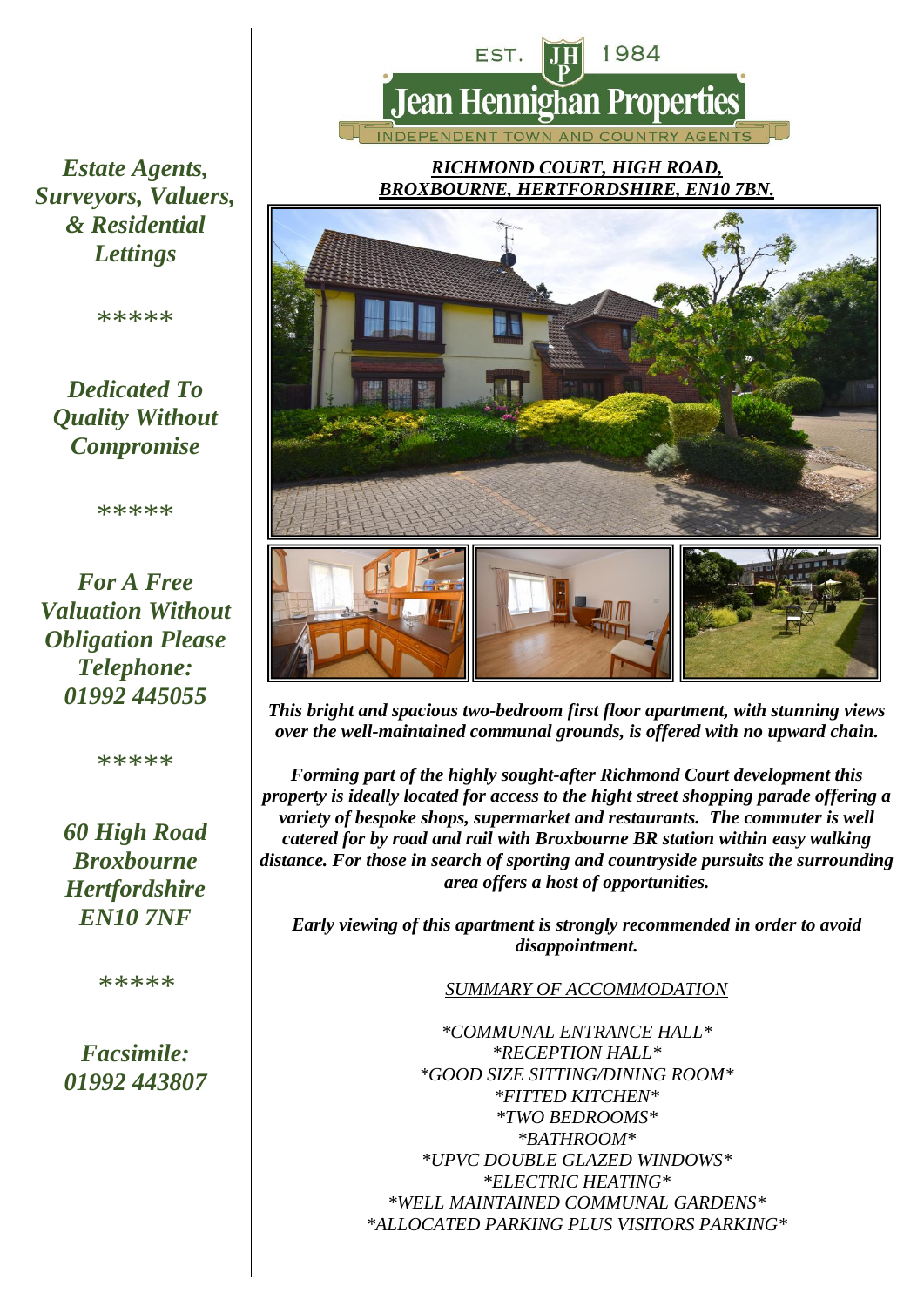*Covered entrance with glazed door and adjacent entry phone system leading to the:*

*COMMUNAL ENTRANCE HALL Courtesy lighting, staircase leading to the first floor and multi pane glazed door leading to the communal gardens.*

### *The Apartment*

*RECEPTION HALL 9'7 x 4'11 (max 'L' shaped) Entry phone. High level fuse board. Two built in storage cupboards, one housing the hot water cylinder with linen storage shelving below, the other cupboard has shelving and storage below. Sapele doors to bedrooms, bathroom and further door leading to the:*

*SITTING/DINING ROOM 12'9 x 10'7 Square bay window to front, potential seating/display area. Wood effect flooring, dimplex electric heated. Television and media points. Coved ceiling and open access to:*





*KITCHEN 8'8 x 7'2 uPVC window to front. Partly tiled and fitted with a range of wall and base units with open display divider unit. Working surfaces incorporating a stainless steel single drainer sink unit with mixer tap. Free standing Hotpoint electric oven. LG under counter fridge. Indesit washing machine. Coved ceiling.*

*BEDROOM ONE 12' x 8'2 uPVC window overlooking the communal gardens. Decorative coving and recessed spot lighting. Dimplex wall mounted electric heater.*



*BEDROOM TWO 9'3 x 6'9 (max) uPVC window with garden views. Grey wood effect flooring. Wall mounted electric heater. Decorative coving.*



*BATHROOM 5'10 x 5'5 Tiled in quality ceramics with decorative tiled border. Tile effect flooring. Fitted with white suite comprising panelled bath with Hydroelectric shower, pedestal wash hand basin, low flush w.c. Extractor fan and chrome heated towel rail.*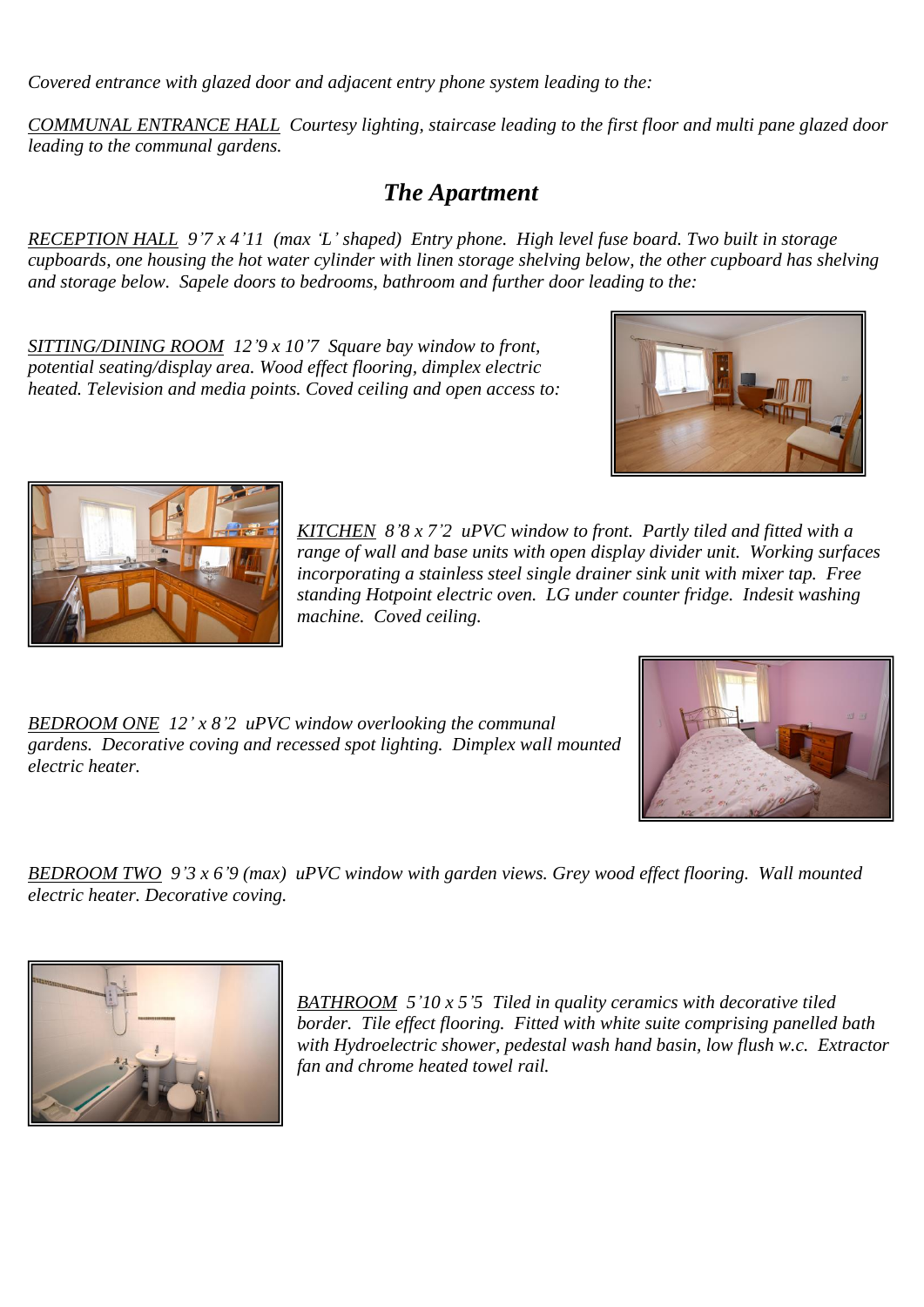#### *EXTERIOR*

*The communal gardens are well maintained and can be accessed via the door in the communal entrance hall. Allocated parking can be found to the front of the building. Bins and drying areas are communal.*



![](_page_2_Picture_3.jpeg)

*COUNCIL TAX BAND. C*

#### *PRICE: £255,000. LEASEHOLD (approximately 87 Years Remaining)*

*Ground Rent Approx: £10.00 per annum Maintenance Charge Approx: £109.27 per month*

![](_page_2_Picture_7.jpeg)

*The full Energy Performance Certificate can be viewed at our office or a copy can be requested via email*

*Redress Scheme: - The Property Ombudsman - [www.tpos.co.uk](http://www.tpos.co.uk/)*

![](_page_2_Picture_10.jpeg)

*VIEWING: By appointment with Owners Sole/Agents please contact: JEAN HENNIGHAN PROPERTIES - telephone 01992 445055* 

*Important Note One: To conform with the new E.C. Money Laundering Directive, purchasers are now required to provide photographic identification in the form of a passport or drivers license together with a copy of a recent utility bill. We would recommend that perspective purchasers have these documents available to save any delay, when a sale is agreed.* 

*Important Note Two: These sales particulars have been prepared by Jean Hennighan Properties upon the instructions of the vendor(s) and do not constitute any part of a contract. Services, fittings and equipment referred to within have not been tested (unless otherwise stated) and no warranties can be given. All measurements are approximate and are for descriptive purposes only. Accordingly, the prospective purchaser(s) must make their own enquiries regarding such matters. Det 2607*